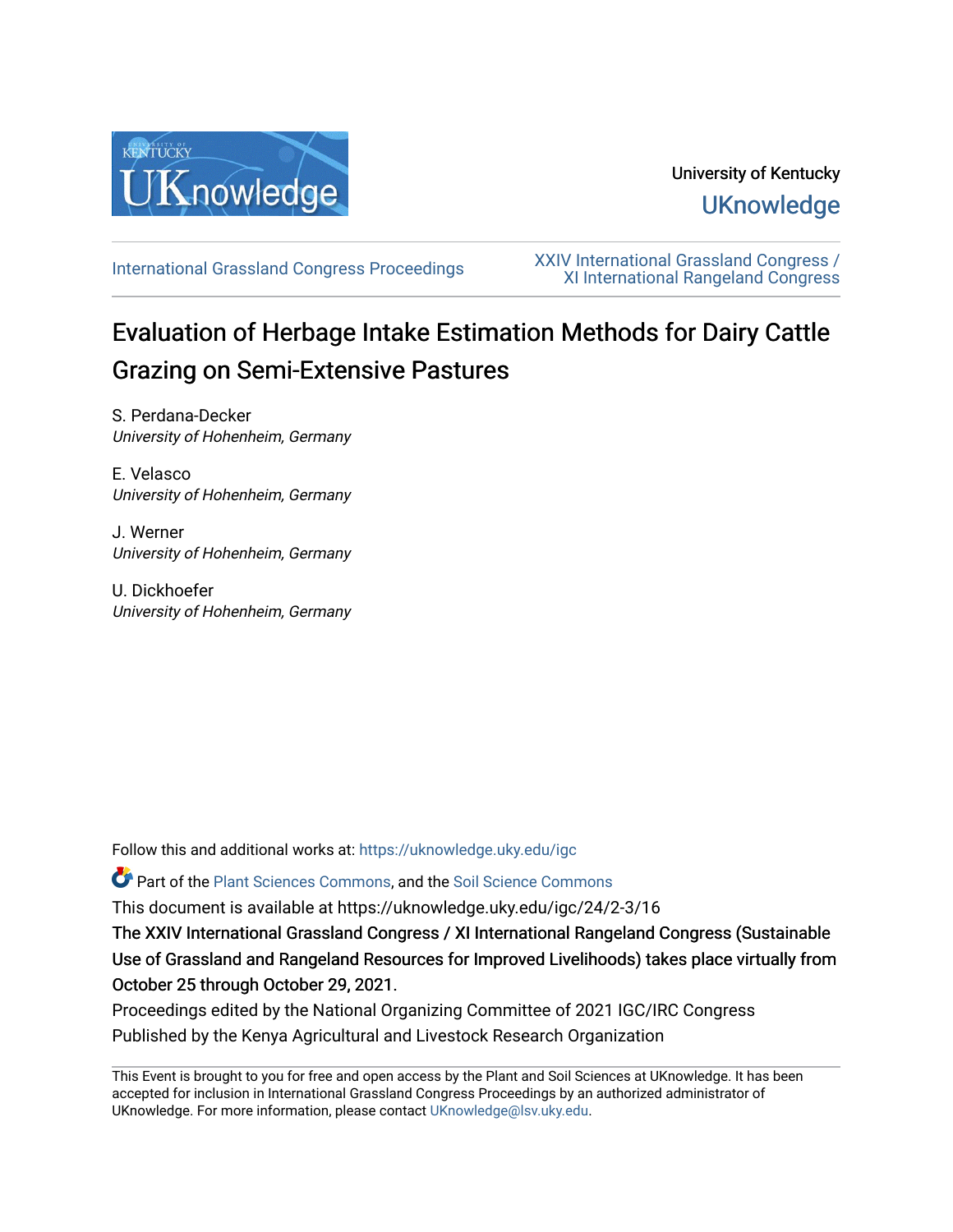# Evaluation of herbage intake estimation methods for dairy cattle grazing on semi-extensive pastures

Perdana-Decker, S\*; Velasco, E.\*, Werner, J.\*; Dickhoefer, U.\*

\*University of Hohenheim, Animal Nutrition and Rangeland Management in Tropics and Subtropics, Fruwirthstrasse 31, 70539 Stuttgart, Germany; aninutrop@uni-hohenheim.de

**Key words**: herbage intake estimation; grazing; dairy cattle

# **Abstract**

Available empirical and mechanistic models to estimate total dry matter intake (DMI) and pasture dry matter intake (PDMI) of grazing lactating dairy cows have mainly been developed under intensive grazing conditions. The objective was to evaluate the adequacy of such existent models for use under semi-extensive grazing conditions, characterised by semi-natural grassland and less intensive resource use. Feed intake of lactating cows was measured on three commercial organic dairy farms in South Germany during one or two 6-dperiods/farm in 2019. Each period, DMI was determined in 10 or 20 cows per farm from their daily faecal output measured using titanium dioxide as marker and the apparent total tract digestibility of ingested organic matter derived from faecal crude protein concentration. PDMI was then calculated by subtracting weighed DMI of supplement feeds from total DMI. Further, individual milk yield and body weight were recorded, and samples of milk, pasture forage, supplement feed, and faeces were taken. For further analysis, means of observed values per farm and period  $(n = 7)$  were used, resulting in a diverse dataset of grazing systems differing in supplement feeding, daily pasture allocation, cow breed, and PDMI. Two semi-mechanistic PDMI models and six empirical and two semi-mechanistic models to predict total DMI were evaluated by their Mean Squared Error of Prediction, Relative Prediction Error (RPE) and Concordance Correlation Coefficient. One PDMI model produced acceptable (RPE < 20% of mean observed PDMI), and four total DMI models yielded satisfactory (RPE < 10%) prediction accuracy, however yet at a moderate precision (greatest Pearson correlation coefficient  $= 0.73$ ). To further specify the grazing conditions under which the models reach both, satisfactory precision and accuracy, and due to the low number of observations, data of the present study will be complemented with data gathered on more farms in Southwest Germany in 2020.

# **Introduction**

Reliable estimates of feed intake are a key factor within ruminant research and farming practices. In a grazing context, however, quantifying actual pasture dry matter intake (PDMI) of cows is particularly challenging. Thus, several estimation methods have been established. Quantifying the biomass removal from paddocks allows only for rough estimates on herd and paddock level, whereas using external and internal markers to quantify total faecal output and diet digestibility in order to estimate total feed intake of cows is labour- and cost-intensive. Alternatively, mathematical models have been developed to predict feed intake of cows from animal, feed, and management characteristics. These models can be applied in research, but also as integral part of decision-support tools in grazing and feeding management (Tedeschi et al. 2019). Since these models were predominantly developed and validated under or for intensive grazing conditions, the question arises whether these models can also adequately predict PDMI of cows in semi-extensive grazing-based production systems, such as organic farming systems where semi-natural, permanent grassland is used. It was, thus, hypothesised that existing models are not able to adequately predict the PDMI of grazing dairy cows under semi-extensive production conditions, due to differences in cattle breed, animal performance and feed intake level, pasture herbage availability, botanical composition of the pasture vegetation, and the type and intensity of supplement feeding. Therefore, the objective of the present study was to evaluate the adequacy of existing models for estimating PDMI and total DMI of lactating dairy cows grazing under semi-extensive production conditions, using data gathered on organic dairy farms with semi-natural, permanent pastures.

# **Methods and Study Site**

# *Model selection*

A literature research was conducted to identify existing models to predict PDMI and total DMI of cows. Two semi-mechanistic models to predict PDMI (GrazeSim: Vazquez and Smith 2001; e-cow: Baudracco et al. 2012), as well as six empirical (AFRC: Vadiveloo and Holmes 1979; Cornell: Fox et al. 1992; De Souza: de Souza et al. 2019; Gruber: DLG 2006; NRC: NRC 2001; Sauvant: Sauvant et al. 2014) and two semimechanistic models to predict total DMI (Conrad: Conrad et al. 1964; Mertens I: Mertens et al. 1987) were selected. It was further tested, if applying a greater intake capacity to the Mertens' model improves its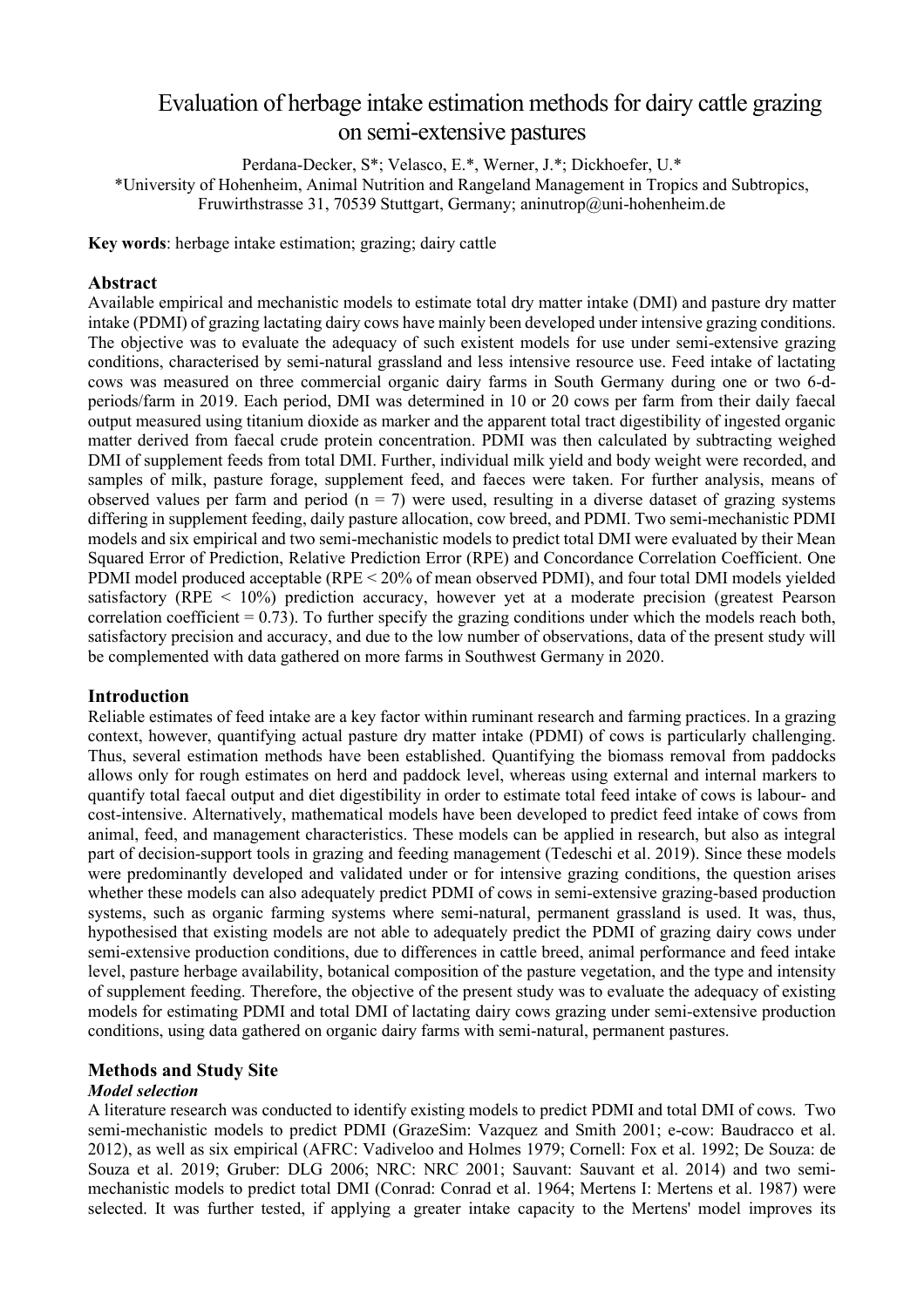modelling adequacy (Mertens II: with an intake capacity of 1.65% instead 1.30% x bodyweight), because a higher intake capacity was observed by Vazquez and Smith (2001) with animals offered a high pasture allowance and forage supplementation. For the models GrazeSim, e-cow, Mertens I and Mertens II, the German animal nutrition system was used to determine metabolisable energy requirements (GfE, 2001).

#### *Data collection and dataset*

From May to September 2019, experiments were conducted on three commercial organic farms in South Germany. Farms were visited once (farm 1) or twice (farm 2 and 3), to cover early and late summer grazing conditions. In each period on farm 2, two different supplementation treatments were tested. Per farm or treatment, 10 lactating dairy cows were sampled. They had between 8 to 20 h/d of access to species-rich, seminatural pastures. Upon visual inspection of the aboveground biomass, the pasture swards comprised on average ( $\pm$  standard deviation) 49 ( $\pm$  22) % grasses, 24 ( $\pm$  19) % clover, and 28 ( $\pm$  20) % herbs other than clover across all farms and the whole grazing season. Cows were supplemented with grass silage, grass hay, cut fresh clovergrass mixture, and/or concentrate feeds. Individual animal were noted per period. During five days of adaptation and six days of sampling, cows daily received 26 g titanium dioxide (TiO2) in two equal dosages in early summer and 28 g TiO<sub>2</sub> in late summer. During sampling periods, faecal grab samples were taken from the cow's rectum daily. Samples of offered and refused feed were taken daily, and intake of supplemented feed by the entire herd or treatment group (farm 2) was measured by weighing total offered feed and refusals. Once per experimental period, pasture vegetation on grazed paddocks were sampled. The aboveground herbage mass was estimated by manual harvest in three 1-m<sup>2</sup>-plots per paddock. Faecal samples were analysed for crude protein (CP), organic matter (OM), and TiO<sub>2</sub>. Feed samples were analysed for dry matter (DM), OM, CP, neutral detergent fibre (NDF), acid detergent fibre (ADF), and metabolisable energy (ME). Milk yield was measured and samples taken daily, alternating between morning or evening milking, and analysed for fat and protein. Body weight of cows was estimated once per period with a calibrated measuring tape. Total organic matter intake (OMI) was calculated from daily faecal excretion and apparent total tract OM digestibility (DOM) of ingested feed. Daily faecal OM output was determined from dosage and faecal concentration of TiO2 assuming a recovery in faeces of 100% (Glindemann et al. 2009), while DOM was estimated from faecal CP concentration (Lukas et al. 2005). Mean OMI on pasture (kg/animal and d) per farm, period and treatment was derived as difference between mean OMI and herd supplement OMI. Total DMI and PDMI were then calculated using the mean OM concentration of the ingested diet or pasture herbage, respectively.

#### *Statistical analysis*

The models were used to estimate DMI and PDMI on individual-cow basis. For model evaluation, the mean predicted DMI and PDMI per farm, period and treatment ( $n = 7$ ) were compared against mean observed DMI and PDMI. The Mean Squared Error of Prediction (MSEP) and Relative Prediction Error (RPE) were used to evaluate the accuracy of the models. The RPE was classified according to Fuentes-Pila et al. (1996), who assumed that the prediction accuracy is 'satisfactory' with an RPE < 10%, 'acceptable' between 10% and 20%, and 'not acceptable' with an RPE > 20%. The MSEP was further partitioned to evaluate whether deviations from the observed values were related to systematic errors in the models, i.e. prediction bias and line bias, or to random errors caused by variation in the observed data, i.e. random error (Fuentes-Pila et al. 1996). Additionally, the Concordance Correlation Coefficient (CCC) was used to evaluate model adequacy on a scale from 0 to 1, where 1 signifies perfect concordance between observed and predicted values. The CCC is a product of the Pearson correlation coefficient (r) and bias correction factor (cb), which assess precision and accuracy, respectively (Tedeschi 2006).

#### **Results**

The data set covered different grazing management systems  $(n = 7)$ , seasons (early and late summer), types and intensities of supplement feeds offered, and herbage availabilities on pastures. Animals differed in breeds (Simmental, Brown Swiss, and German Holstein), days in milk (126–185d), and parity (3–5). Their mean ( $\pm$ standard deviation) observed PDMI and DMI was 13.0 ( $\pm$  3.5) and 19.2 ( $\pm$  1.6) kg DM/d and they produced on average 21.4 ( $\pm$  2.7) kg milk/d with mean concentrations of fat and protein of 3.8 ( $\pm$  0.20) and 3.2 ( $\pm$  0.21) g/100 g milk, respectively. Daily supplementation ranged from 0.5 to 10.8 kg DM.

Among the two PDMI models, only e-cow yielded an acceptable RPE (17.4%) and a high CCC (0.65), with high prediction precision ( $r = 0.65$ ) and accuracy (cb = 0.90) (Table 1). The RPE of GrazeSim (25.3%) was not satisfactory. Its CCC (0.46), however, implied a moderate prediction adequacy, which was mainly attributed to its high cb (0.99; i.e. high accuracy). All models to predict total DMI except the AFRC model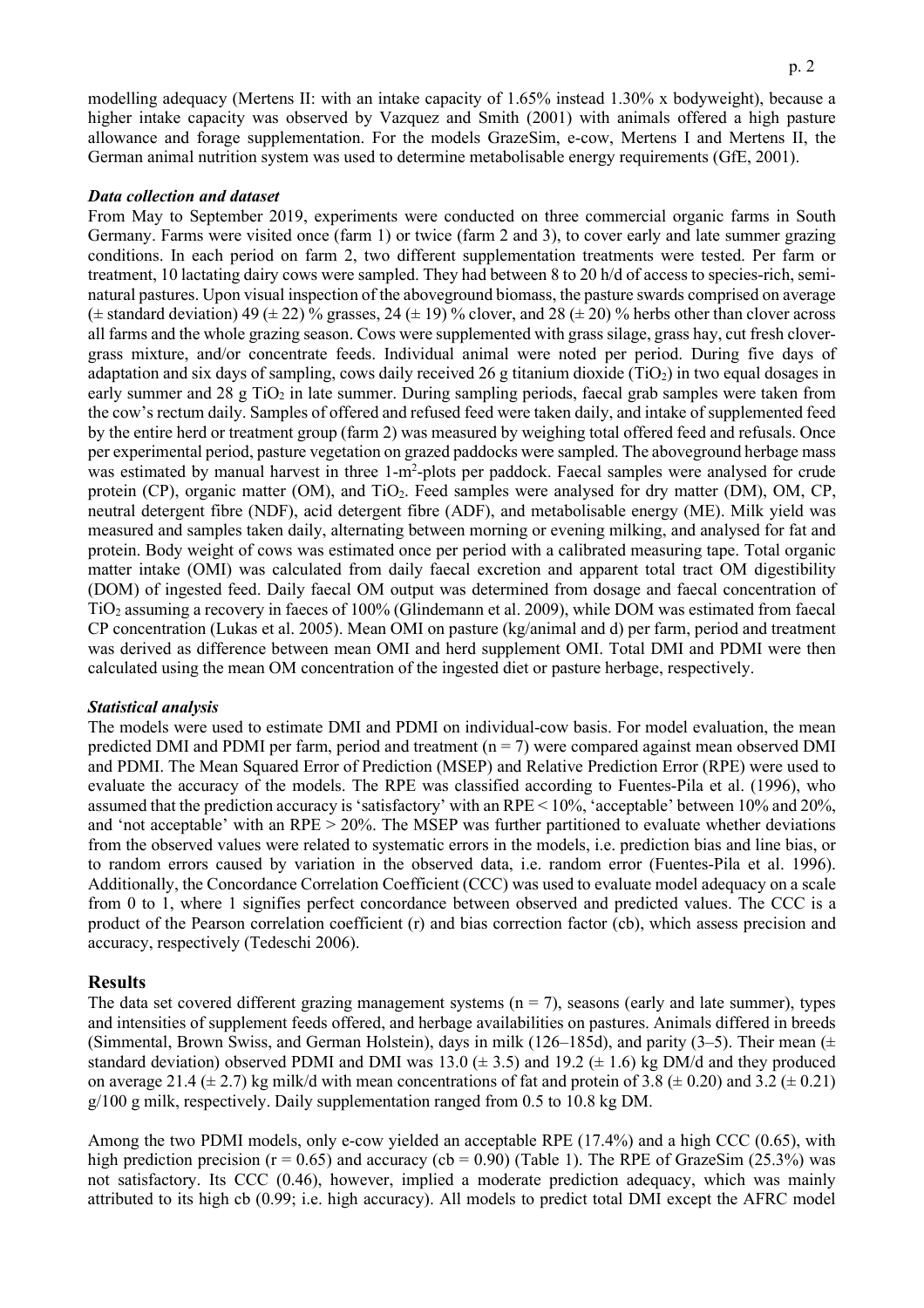yielded acceptable predictions ( $RPE < 20\%$ ). A satisfactory prediction accuracy was achieved by the models Gruber, Cornell, Mertens I, and Mertens II with a RPE  $\leq 10\%$  and a mean bias of 0.3–1.0 kg DM/d, indicating a general overprediction of DMI. The most adequate model to predict total DMI was Mertens II, as it yielded the lowest RPE (6.8%) and greatest CCC (0.58) among the nine tested DMI models. The greatest proportion of MSPE for model Mertens II (89.6%) constitutes the random variation in the observed data.

| Table 1. Statistical evaluation of empirical and semi-mechanistic models to predict total daily dry matter intake (DMI) |
|-------------------------------------------------------------------------------------------------------------------------|
| and of semi-mechanistic models to predict pasture dry matter intake (PDMI) of lactating dairy cows grazing on semi-     |
| natural, permanent grassland                                                                                            |

|                                                      |                               |                   | Partitioning of MSEP, % |              |                 |                         |                  |         |                    |
|------------------------------------------------------|-------------------------------|-------------------|-------------------------|--------------|-----------------|-------------------------|------------------|---------|--------------------|
|                                                      | MB,<br>$kg$ DM/d <sup>4</sup> | MSEP <sup>5</sup> | Prediction<br>bias      | Line<br>bias | Random<br>error | RPE,<br>$\frac{0}{6}$ 6 | CCC <sup>7</sup> | $r^8$   | $C_b$ <sup>9</sup> |
|                                                      |                               |                   |                         |              |                 |                         |                  |         |                    |
| Empirical models to predict $DMI1$                   |                               |                   |                         |              |                 |                         |                  |         |                    |
| <b>AFRC</b>                                          | 4.6                           | 22.9              | 91.4                    | 0.4          | 8.1             | 25.0                    | 0.07             | 0.48    | 0.15               |
| Cornell                                              | 0.7                           | 2.1               | 23.8                    | 0.0          | 76.2            | 7.6                     | 0.43             | 0.57    | 0.77               |
| De Souza                                             | $-0.6$                        | 8.9               | 3.7                     | 71.6         | 24.7            | 15.5                    | $-0.28$          | $-0.30$ | 0.92               |
| Gruber                                               | 0.9                           | 2.9               | 25.7                    | 5.0          | 69.3            | 8.8                     | 0.33             | 0.42    | 0.78               |
| <b>NRC</b>                                           | $-0.7$                        | 4.4               | 11.5                    | 35.1         | 53.4            | 11.0                    | 0.12             | 0.14    | 0.91               |
| Sauvant                                              | 1.6                           | 7.3               | 33.9                    | 37.2         | 28.9            | 14.1                    | 0.26             | 0.35    | 0.73               |
| Semi-mechanistic models to predict DMI <sup>2</sup>  |                               |                   |                         |              |                 |                         |                  |         |                    |
| Conrads                                              | $-1.9$                        | 5.9               | 58.9                    | 20.7         | 20.4            | 12.6                    | 0.48             | 0.71    | 0.67               |
| Mertens I                                            | 1.0                           | 2.7               | 36.8                    | 6.5          | 56.6            | 8.6                     | 0.50             | 0.60    | 0.82               |
| Mertens II                                           | 0.3                           | 1.7               | 4.8                     | 5.7          | 89.6            | 6.8                     | 0.58             | 0.60    | 0.96               |
| Semi-mechanistic models to predict PDMI <sup>3</sup> |                               |                   |                         |              |                 |                         |                  |         |                    |
| GrazeSim                                             | 0.4                           | 10.8              | 1.8                     | 20.9         | 77.3            | 25.3                    | 0.46             | 0.46    | 0.99               |
| e-cow                                                | $-0.1$                        | 5.1               | 0.3                     | 2.1          | 97.6            | 17.4                    | 0.65             | 0.73    | 0.90               |

1AFRC (Vadiveloo and Holmes 1979), Cornell (Fox et al. 1992), De Souza (De Souza et al. 2019), Gruber (DLG 2006), NRC (NRC 2001), Sauvant (Sauvant et al. 2014) <sup>2</sup>Conrad (Conrad et al. 1964), Mertens (Mertens et al. 1987, using metabolisable energy requirements according to GfE (2001)) 3GrazeSim (Vazquez and Smith 2001, using metabolisable energy requirements according to GfE (2001)), e-cow (Baudracco et al. 2012, metabolisable energy requirements according to GfE (2001)) <sup>5</sup>CCC: Concordance correlation coefficient <sup>4</sup>MB: Mean bias <sup>5</sup>MSEP: Mean squared error of prediction <sup>6</sup>RPE: relative prediction error, % of observed mean PDMI and DMI 7CCC: Concordance correlation coefficient 8*r*: Pearson correlation coefficient 9*Cb*: bias correction factor

# **Discussion**

It was hypothesised that existing empirical and mechanistic models were unable to adequately predict PDMI of lactating dairy cows under semi-extensive production conditions. A low concordance between observed PDMI and PDMI predicted by models developed under intensive production conditions was expected, as grazing under semi-extensive conditions was assumed to entail differences, e.g. in supplementation intensity and pasture herbage quality and mass offered. Results, in contrast, show that one model, i.e. e-cow, yielded acceptable predictions (RPE < 20%) for the PDMI of lactating cows under semi-extensive grazing conditions. The differences between observed and predicted values, however, ranged from -3.4 to 3.6 kg DM/d. Therefore, no satisfactory prediction accuracy was achieved by this model. One reason for the overestimation of PDMI by e-cow for some observations could be that the model primarily considers grazing systems where pasture allocation, i.e. daily pasture mass offered to the animal (kg DM), is not a limiting factor. This means, the model assumes that pasture allocation is equal or greater than the potential DMI of the cows; the potential DMI being an intermediate model variable of e-cow, estimated based on lactation stage, energy requirements and intake capacity. In the dataset used for the present study, however, this pre-requisite is not met for every observation. For these observations, e-cow predicted a PDMI, irrespective of supplementation, that was up to 60% greater than the observed pasture allocation. Further, e-cow contains empirical equations based on data where cows were grazing lucerne- or ryegrass-dominant swards, and which were supplemented with hay, silage or concentrate. Our dataset, however, mainly contained grazing systems where cows were grazing on clover- and herb-rich pastures, and were supplemented with freshly cut forage in barn.

Further, six models were tested for their ability to predict the total DMI of grazing lactating dairy cows. With exception of the AFRC model, RPE were low and similar to the RPE determined by Jensen et al. (2015) who evaluated five DMI models (among these, also NRC and Gruber) with a Scandinavian dataset of barn-fed dairy cows ( $n = 94$  treatment means, RPE =  $5-4\%$ ). Hence, the models were able to predict total DMI of grazing dairy cows with a similar accuracy as of barn-fed animals, which is another evidence for rejecting the